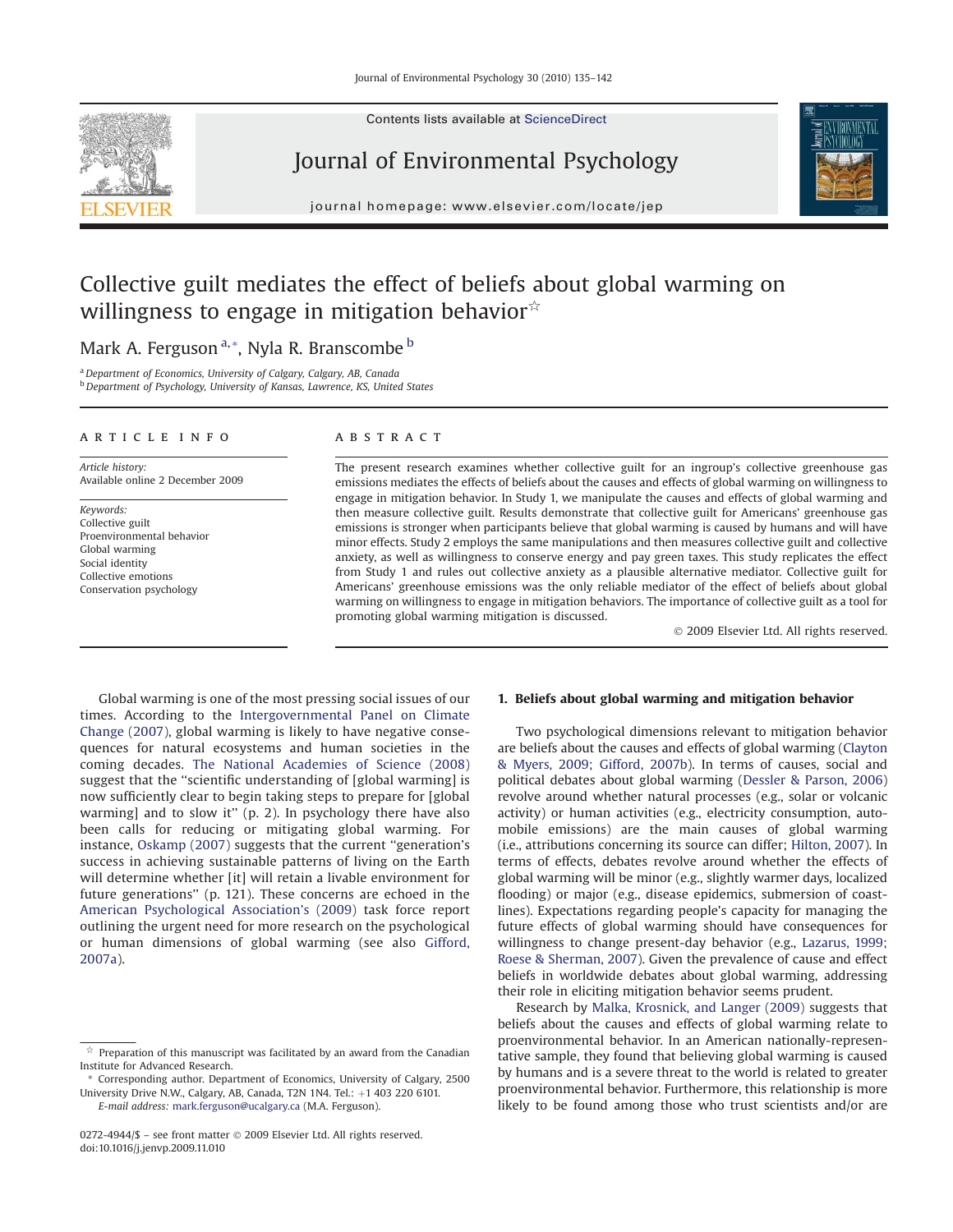Democrats or Independents—that is, among those who are more likely to believe that global warming is real. Malka et al.'s results coalesce with Heath and Gifford's (2006) showing that perceptions of global warming as caused by humans and/or has mostly negative effects predicts willingness to mitigate global warming. Similarly, the value-belief-norm model (Stern, 2000) suggests that perceiving adverse effects from global warming should promote mitigation behavior. Generally speaking, severe threats that present negative or adverse outcomes in the future are more likely to have a major effect on one's ingroup. Accordingly, these perspectives suggest that perceptions that global warming is caused by humans and/or has major effects should foster mitigation behavior, but this might depend on having the belief that global warming is real.

Although existing research suggests a relationship between beliefs about the causes and effects of global warming and proenvironmental behavior, the nature of this relationship is not well-specified. Existing research is primarily correlational. This leaves open the possibility that proenvironmental intentions and behaviors might be influencing beliefs about global warming (Bem, 1967). If so, then focusing on changing habitual behavior might be more important than focusing on changing beliefs in promoting global warming mitigation (American Psychological Association, 2009). Moreover, third variables might influence both global warming beliefs and mitigation behavior. For instance, many have suggested that group identification (with nature, humans, political groups, and others) affects both beliefs about global warming and willingness to engage in mitigation (American Psychological Association, 2009; Clayton & Opotow, 2003).

Even if beliefs about the causes and effects of global warming promote proenvironmental behavior, it is not clear whether these effects are additive or multiplicative. Heath and Gifford's (2006) research implies that these beliefs should have additive effects on behavior—a belief that global warming is caused by humans and will have major effects should both similarly motivate global warming mitigation. However, it is possible that beliefs about causes and effects have a multiplicative effect—that is, perceptions about the causes and effects of global warming could interact. For instance, believing that global warming is caused by humans might foster a sense of collective responsibility and willingness to engage in mitigation (e.g., Clayton & Myers, 2009). However, this willingness might depend upon the belief that the effects of global warming are minor. When the effects are not, then it is possible there is less impetus for mitigation (Brehm, 1999).

#### 2. The mediational role of collective guilt

What might account for increased mitigation behavior in response to beliefs about global warming? We suggest that collective guilt is one important mechanism. Collective guilt refers to the negative emotion that people experience when their ingroup as a whole is seen as responsible for harm-doing (see Wohl, Branscombe, & Klar, 2006 for a review). Collective guilt differs from personal guilt (Kaiser, Schultz, Berenguer, Corral-Verdugo, & Tankha, 2008) in that it derives from an individual's social identity (rather than personal identity) and their sense of collective responsibility (rather than personal responsibility) for wrongdoing events. For instance, Doosje, Branscombe, Spears, and Manstead (1998) showed that collective guilt facilitates reparations for the harms perpetrated by the Dutch against its former colonies. Analogously, collective guilt for an ingroup's pooled greenhouse gas emissions should elicit mitigation behavior. For instance, Ferguson and Branscombe (2009) showed that inducing Americans to think about future Americans as part of the present-day ingroup fosters

collective guilt for present Americans' pooled greenhouse gas emissions.

Two conditions seem particularly relevant for understanding when beliefs about global warming will elicit collective guilt. First, people must believe that their group is responsible for the harm done (Branscombe & Ferguson, 2009). This suggests that collective guilt is more likely to be experienced when people believe that global warming is caused by humans than when caused by nature. When people do not believe that their group is responsible for wrongs, then there is no basis for experiencing collective guilt. Second, people must believe that it is possible to repair the harm done (Schmitt, Miller, Branscombe, & Brehm, 2008; Wohl et al., 2006). This suggests that collective guilt is more likely to be experienced when people believe that global warming will have minor effects than when it will have major effects. When people believe that the harm produced by global warming will be catastrophic, then there is less sense that repair is possible (Slovic, 2000), reducing the potential for collective guilt. This is consistent with research by Brehm and colleagues (Brehm, 1999; Miron, Parkinson, & Brehm, 2007; Silvia & Brehm, 2001) showing that when it is perceived as difficult or impossible to achieve the goal of an emotion (such as repairing the harm done), then the intensity of the emotion diminishes. Taken together, this suggests that collective guilt is most likely to be experienced when global warming is believed to be caused by humans and will have minor effects.

Since collective guilt motivates behavior to repair wrong-doing, it follows that collective guilt should increase mitigation behavior. Accordingly, mitigation behavior should generally be stronger when people believe that global warming is caused by humans and will have minor effects-to the extent that those beliefs induce feelings of collective guilt. This is not to suggest that collective guilt is the sole mechanism affecting mitigation behavior, but that collective guilt should be a potent motivational guide for behavior when individuals believe that global warming is caused by humans and will have minor effects on an ingroup.

The proposed mediating role of collective guilt is consistent with research focusing on the role of social identity in proenvironmental behavior. For instance, Clayton and Opotow (2003) found that the strength of environmental identity predicted environmentallyprotective attitudes and behavior. In addition, Uzzell, Pol, and Badenas (2002) suggest that place identity is related to one's sense of collective responsibility for improving environmental outcomes. Such research suggests that social identity (whether based on environmental beliefs or affinity with geographic locales) and a sense of collective responsibility influences positive environmental outcomes. Since collective guilt derives from social identity and involves a sense of collective responsibility for harmful events caused by the ingroup as a whole, it is possible that collective guilt represents a missing link between beliefs about global warming and mitigation behavior.

#### 3. Overview of studies

Study 1 manipulates beliefs about the causes (nature, human) and effects (minor, major) of global warming and then measures collective guilt for Americans' greenhouse gas emissions. We expect that collective guilt will be higher when Americans believe that global warming is caused by humans and will have minor effects, relative to other conditions. Study 2 replicates this effect and tests whether collective guilt mediates the effects of beliefs on willingness to engage in mitigation behavior. We expect that mitigation measures will generally mirror the pattern of results shown by collective guilt, and that guilt will mediate the effect of beliefs on willingness to engage in mitigation.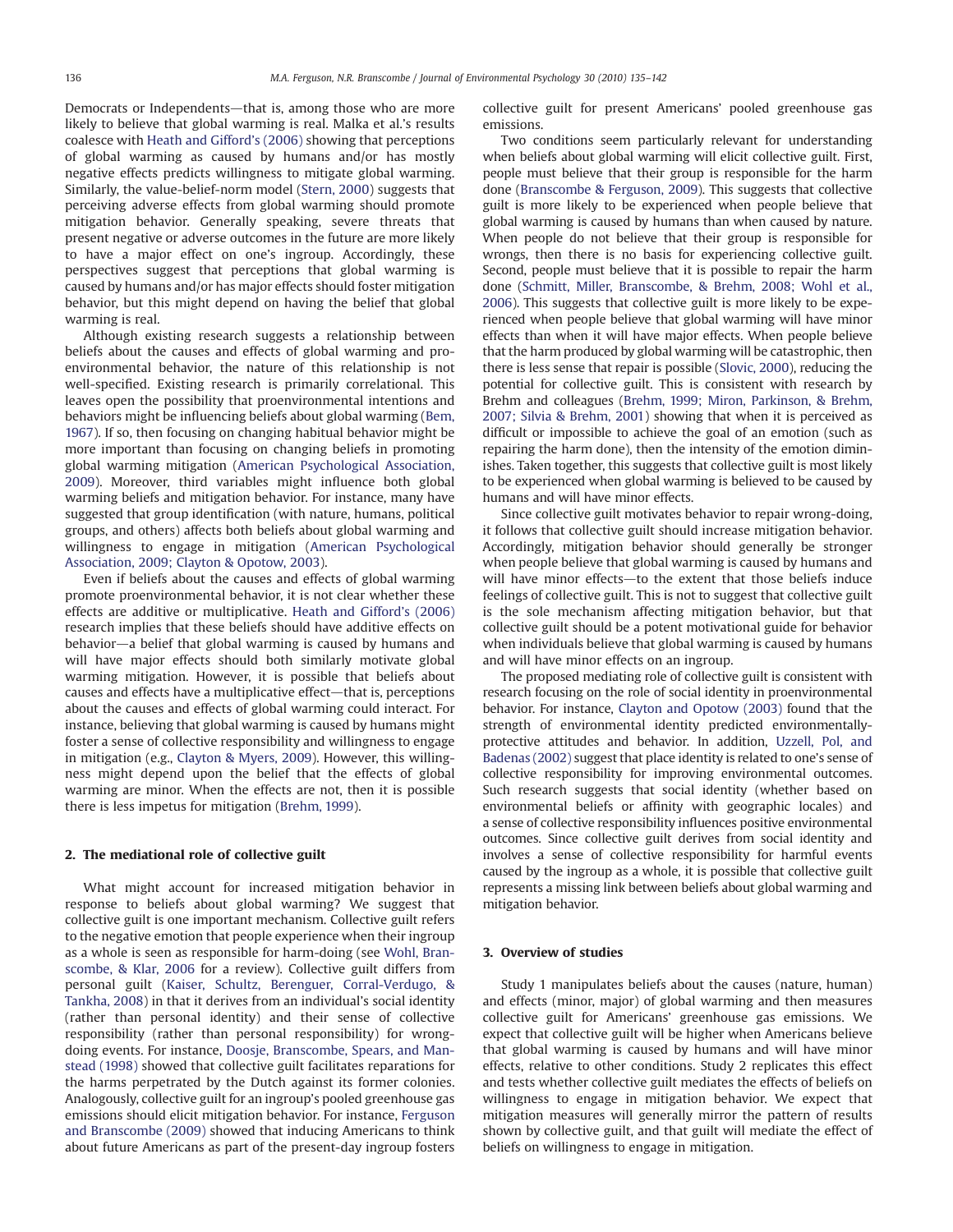# 4.1. Methods

## 4.1.1. Participants and procedures

Seventy-nine individuals (34 men and 45 women) volunteered to participate in the study. Potential participants were approached in public areas on a Midwestern university campus (e.g., the student union) by a research assistant and were asked if they would be interested in participating in an opinion poll. Potential participants were then asked if they were American citizens and had not been in another opinion poll on campus. Only those who answered ''yes'' to both questions were eligible for the study. Those eligible were randomly-assigned to a 2 (global warming cause: nature, human)  $\times$  2 (global warming effect: minor, major) between-subjects design.

Participants received a brief survey on a clipboard. They were told to first read the passage at the top of the page and then respond to the questions that followed. This passage stated that the poll was being conducted by the campus climate research center and that its scientists wanted to collect public reactions to recent findings. The passage discussed global warming. It said that while global warming was a well-documented phenomenon (a buildup of greenhouse gases in the atmosphere), scientists continue to examine the causes and effects of global warming. Subsequent text served to manipulate the cause and the effect of global warming. The passage stated that global warming was either caused by nature or humans, and would have minor or major effects on Americans in 50 years. For instance, participants in the nature cause-minor effect condition read that global warming was caused by natural events, such as solar flares and volcanic activity, and would have minimal effects on Americans in 50 years, amounting to some hot summer days and localized flooding. Participants in the human cause-major effect condition read that global warming was caused by human activities, such as burning fossil fuels or consuming electricity, and would have major effects on Americans in 50 years, such as widespread flooding, drought, or disease. The effect manipulation was specifically focused on effects for Americans to enhance the perception that harm was inflicted on the ingroup, rather than distant outgroups. Moreover, the manipulation focused on 50 years in the future to enhance the believability of harmful effects from global warming for participants.

After reading the passage, participants completed manipulation checks on the cause and effects of global warming, as well as collective guilt. It is important to note that the number of questions were minimized to reduce the burden on volunteer participants, who might otherwise feel unable to participate. They then received an information sheet explaining the purpose of the study and thanking them for their participation.

# 4.1.2. Manipulation checks

Participants completed two manipulation checks. As a check on the manipulation of the cause of global warming, participants were asked three questions ( $\alpha = .91$ ) about the extent to which Americans today were responsible (at fault, to blame) for the effects of global warming. Responses were provided on 5-point scales ranging from 1 (not at all) to 5 (extremely). As a check on the manipulation of the effects of global warming, participants were asked three questions ( $\alpha = .92$ ) about how much harm (suffering, damage) global warming would cause for Americans in 50 years. Responses were provided on 5-point scales ranging from 1 (none at all) to 5 (a whole lot).

#### 4.1.3. Collective guilt

Participants also completed a measure of collective guilt. This measure consisted of three questions ( $\alpha = .90$ ) that asked the scales ranging from 1 (not at all) to 5 (extremely).

## 5. Results

#### 5.1. Manipulation checks

A 2 (Cause: nature, human)  $\times$  2 (Effect: minor, major) ANOVA was performed on the manipulation checks for the cause and the effect of global warming. For the cause of global warming, this analysis yielded a main effect of cause,  $F(1, 75) = 7.59$ ,  $p < .01$ , partial  $\eta^2$  = .09. As expected, participants who read that global warming was caused by humans reported that Americans were more responsible for the effects of global warming ( $M = 3.79$ ,  $SD = .84$ ) than did those who read that global warming was caused by nature ( $M = 3.18$ , SD = 1.17). Neither the main effect of effect,  $F(1, 1)$ 75) = 1.05, p = .31, partial  $\eta^2$  = .01—nor the cause  $\times$  effect interaction,  $F(1, 75) = .86$ ,  $p = .36$ , partial  $\eta^2 = .01$ —was significant.

mobiles and consuming electricity). Responses were provided on

For the effect of global warming, this analysis yielded a main effect of effect,  $F(1, 75) = 3.94$ ,  $p = .05$ , partial  $\eta^2 = .05$  As expected, participants who read that global warming would have a major effect on Americans in 50 years reported that there would be greater harm ( $M = 3.72$ , SD = .95) than did those who read that global warming would have a minor effect ( $M = 3.26$ , SD = 1.30). Furthermore, this analysis yielded an unexpected main effect of cause,  $F(1, 75) = 11.51$ ,  $p < .01$ , partial  $\eta^2 = .13$ . Participants who read that global warming was caused by humans reported that Americans in 50 years would suffer greater harm ( $M = 3.90$ , SD = .88) than did those who read that global warming was caused by nature  $(M = 3.15, SD = 1.24)$ . The cause  $\times$  effect interaction did not reach significance,  $F(1, 75) = 2.96$ ,  $p < .10$ , partial  $n^2 = .04$ .

# 5.2. Collective guilt

A 2 (Cause: nature, human)  $\times$  2 (Effect: minor, major) ANOVA was performed on the collective guilt measure. This analysis yielded a main effect of cause,  $F(1, 75) = 9.80, p < .01$ , partial  $n^2 = .12$ . Participants who read that global warming was caused by humans reported more collective guilt ( $M = 3.30$ , SD = 1.02) than those who read that global warming was caused by nature ( $M = 2.61$ ,  $SD = 1.13$ ). This main effect was qualified by a significant cause- $\times$  effect interaction,  $F(1, 75) = 7.02$ ,  $p = .01$ , partial  $\eta^2 = .09$ . As expected, participants in the human cause-minor effect condition reported more collective guilt ( $M = 3.65$ , SD = .84) than did those in the other three conditions ( $M = 2.73$ , SD = 1.12),  $F(1, 77) = 10.22$ ,  $p < .01$ , partial  $\eta^2 = .12$ . The main effect of effect was not significant,  $F(1,75) = 0.02, p = .88$ , partial  $\eta^2 = .01$ . Fig. 1 presents the condition means for collective guilt.

## 6. Discussion

The results of Study 1 demonstrate that collective guilt is experienced in response to beliefs about the causes and effects of global warming. In particular, participants reported more collective guilt in the human cause-minor effect condition than they did in the other conditions. When participants believed that humans cause global warming and it will have minor effects on future Americans, collective guilt was strongest. These results are consistent with the view that people must think that their group is responsible for harm done, as well as see it as feasible to repair the harm done, in order to experience collective guilt (Branscombe & Ferguson, 2009).

One unexpected result was that participants reported perceiving the harm from global warming as greater when it was caused by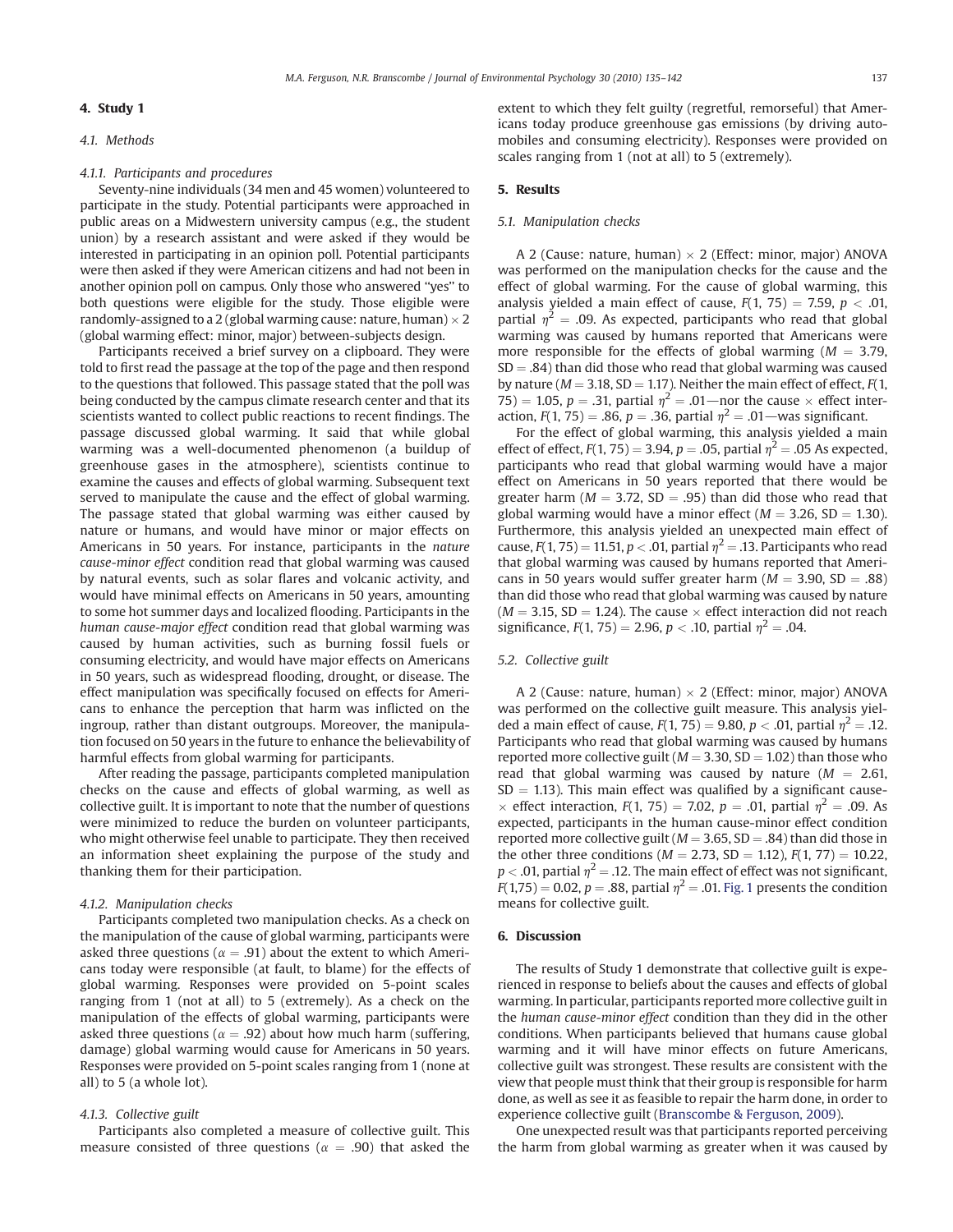

Fig. 1. The effect of beliefs about global warming on collective guilt in studies 1 and 2.

humans than when it was caused by nature. This is consistent with research by Reicher, Podpadec, Macnaghton, Brown, and Eiser (1993). In their studies, people who considered a hazard to be ''manmade"—in their case, nuclear radiation—considered it to be more harmful than when the hazard was considered ''natural.'' As a result, events that are seen as caused by humans have the potential to be seen as more harmful than events that are seen as caused by nature. When global warming is perceived as an event caused by humans, then it must be harmful, as the event would not have occurred ''naturally.'' Similar conclusions can be drawn from research on risk perception. For instance, Breakwell (2007) has suggested that risk communications regarding ''man-made'' hazards stimulate greater anxiety, presumably because of their perceived destructive potential relative to ''natural'' hazards.

This raises the question of whether the effects of beliefs about global warming are specific to collective guilt. That is, could an alternative collective emotion be significant for eliciting mitigation behavior? One important possibility is collective anxiety or the worry that arises from possible negative outcomes for future ingroup members. For instance, discourse about global warming emphasizes worries about harm to future generations unless present-day group members engage in mitigation (Gore, 2006; Oskamp, 2007). Since people might consider ''man-made'' hazards to be exceptionally harmful (Reicher et al., 1993), it is possible that people might experience more collective anxiety when they believe that global warming is caused by humans. Further, this anxiety might be attenuated when the effects of global warming are major (Brehm, 1999, Silvia & Brehm, 2001), as little can be done to manage them (Slovic, 2000). Hence, it is possible that collective anxiety could explain the pattern of results that we found for collective guilt in Study 1.

Accordingly, Study 2 will attempt to replicate the collective guilt effects from Study 1, while examining whether collective anxiety is a viable alternative explanation. We predict that collective anxiety will not provide the same pattern of results as collective guilt, as fear appeals produce mixed results depending upon the nature of the envisioned harm (Shehryar & Hunt, 2005). Study 2 will also examine whether collective emotions mediate the effects of beliefs about global warming on willingness to engage in mitigation behavior. We predict that the effects of beliefs on two mitigation behaviors—willingness to conserve energy and pay green taxes-will be mediated by collective guilt.

## 7. Study 2

## 7.1. Methods

#### 7.1.1. Participants and procedures

Seventy-four individuals (26 male and 48 female) volunteered to participate. Comparable to Study 1, participants were approached on a Northeastern university campus and asked to be in an opinion poll. Participants who were American citizens and had not previously participated in an opinion poll were eligible to participate. Those eligible were handed a brief survey and were directed to read the passage at the top of the first page. This passage was the same as in Study 1, serving as the manipulation of the cause (nature, human) and effect (minor, major) of global warming.

After reading this passage, participants were directed to answer the questions that followed. These questions measured collective emotions (both guilt and anxiety), as well as willingness to engage in two forms of behavior to mitigate global warming (i.e., conserving energy and paying green taxes). Following Malka et al.'s (2009) suggestion that people must believe that global warming is a real phenomenon for beliefs about the causes and effects of global warming to influence mitigation behavior, participants then responded to a measure of their confidence that global warming exists. The manipulation checks from Study 1 were omitted to reduce the burden on participants. Given that the manipulation was successful in Study 1, it seemed reasonable that comparable results on collective guilt would provide empirical support for the manipulation's efficacy in Study 2. Afterwards, participants were handed a sheet that explained the purpose of the study and thanked them for their participation.

#### 7.1.2. Dependent measures

Participants first completed two measures of collective emotions. The collective anxiety measure consisted of three questions ( $\alpha$  = .89) assessing the extent to which participants felt nervous (worried, apprehensive) about the effects of global warming on Americans in 50 years. They then completed the same measure of collective guilt from Study 1 ( $\alpha = .92$ ). Responses on the emotion measures were provided on scales ranging from 1 (not at all) to 5 (extremely).

Participants next completed two measures of willingness to engage in behavior to mitigate global warming. First, they completed a measure of willingness to conserve energy. This measure consisted of three questions ( $\alpha = .66$ ), which assessed how willing participants were to use energy-efficient light bulbs (reduce the amount of electric lighting used, reduce the use of electronic equipment). Second, they completed a measure of willingness to pay green taxes. This measure consisted of three questions  $(\alpha = .79)$ , which assessed how willing they would be to pay higher taxes on gasoline (20¢ per gallon), electricity (\$15 per month), and income (\$50 per year) to promote reductions in greenhouse gas emissions. Responses on these measures were provided on scales ranging from 1 (not at all) to 5 (extremely).

Last, participants completed a measure tapping their confidence that global warming exists. This measure consisted of a single question assessing the extent to which participants were confident that the Earth's climate is generally warming. Responses on this measure were provided on a scale ranging from 1 (not at all) to 5 (extremely).

# 8. Results

### 8.1. Preliminary analyses

 $A 2$  (Cause: nature, human)  $\times$  2 (Effect: minor, major) ANOVA was conducted on the measure of confidence that global warming exists. This analysis did not yield a main effect of cause,  $F(1, 64) = .89$ ,  $p = .35$ , partial  $\eta^2 = .01$ , a main effect of effect,  $F(1, 64) = .37$ ,  $p = .55$ , partial  $\eta^2 = .01$ , or a cause  $\times$  effect interaction,  $F(1, 64) = .64$ ,  $p = .42$ , partial  $\eta^2$  = .01. This shows that the manipulations of cause and effect beliefs about global warming had no effect on participants' pre-existing beliefs about whether global warming is a real occurrence.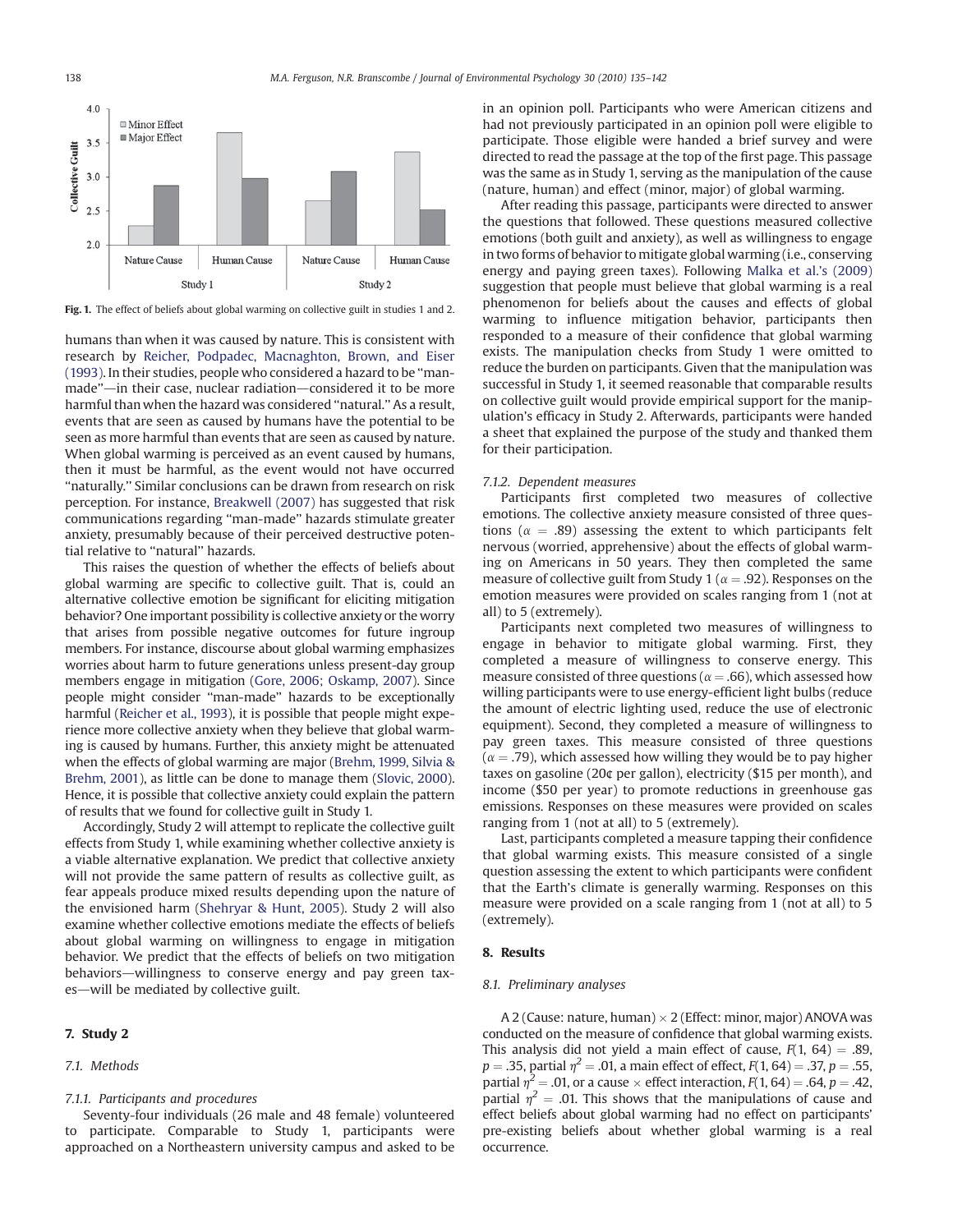A frequency distribution did reveal that six participants (2 females and 4 males), evenly distributed across conditions, responded below the scale midpoint on confidence that global warming is real. They were omitted from subsequent analyses for not meeting the precondition of perceiving that global warming is real (remaining sample:  $M = 4.26$ ,  $SD = .73$ ). The same pattern of results emerged whether or not these skeptical participants were included.

#### 8.2. Collective emotions

 $A$  2 (Cause: nature, human)  $\times$  2 (Effect: minor, major) ANOVA was conducted to examine the effect of cause and effect beliefs about global warming on collective emotions. For collective anxiety, this analysis did not yield a main effect of cause,  $F(1, 64) = .01$ ,  $p = .91$ , partial  $\eta^2 = .00$ , a main effect of effect,  $F(1, 64) = .69$ ,  $p = .41$ , partial  $m_{\tilde{c}}^2 = .01$ , or a cause  $\times$  effect interaction,  $F(1, 64) = 2.46$ ,  $p = .12$ , partial  $\eta^2$  = .04. Still, the mean response observed across conditions for the anxiety measure was noteworthy (3.49 on a five-point scale).

For collective guilt, the main effect of cause was not significant,  $F(1, 64) = .08$ ,  $p = .773$ , partial  $\eta^2 = .01$ , nor was the main effect of effect,  $F(1, 64) = .57$ ,  $p = .45$ , partial  $\eta^2 = .01$ . However, this analysis yielded the expected significant cause  $\times$  effect interaction,  $F(1, 64) = 5.25, p < .05,$  partial  $\eta^2 = .08$ . Consistent with Study 1, participants in the human cause-minor effect condition reported more collective guilt ( $M = 3.37$ , SD = 1.05) than participants in the other three conditions ( $M = 2.71$ , SD = 1.17),  $F(1, 66) = 4.53$ ,  $p < .05$ , partial  $\eta^2$  = .06. Fig. 1 presents the condition means for collective guilt.

### 8.3. Willingness to engage in mitigation

A 2 (Cause: nature, human)  $\times$  2 (Effect: minor, major) ANOVA was also conducted to examine willingness to mitigate global warming. For energy conservation, this analysis did not yield a main effect of cause,  $F(1, 64) = .60$ ,  $p = .44$ , partial  $\eta^2 = .01$  or a main effect of effect,  $F(1, 64) = .03$ ,  $p = .87$ , partial  $\eta^2 = .01$ . However, it did yield a cause  $\times$  effect interaction,  $F(1, 64) = 3.92$ ,  $p = .05$ , partial  $\eta^2 = .06$ . Participants in the human cause-minor effect condition were marginally more willing to conserve energy  $(M = 4.00, SD = .69)$  than those in the other three conditions  $(M = 3.63, SD = .90), F(1, 66) = 2.80, p < .10,$  partial  $\eta^2 = .04$ .

For paying green taxes, this analysis did not yield a main effect of cause,  $F(1, 64) = 1.36$ ,  $p = .25$ , partial  $\eta^2 = .02$  or a main effect of effect,  $F(1, 64) = .06$ ,  $p = .80$ , partial  $\eta^2 = .01$ . However, it did yield a cause  $\times$  effect interaction,  $F(1, 64) = 4.43$ ,  $p < .05$ , partial  $\eta^2 = .07$ . As expected, participants in the human cause-minor effect condition reported more willingness to pay green taxes ( $M = 3.25$ , SD = .85) than participants in the other three conditions ( $M = 2.65$ , SD = 1.05),  $F(1, 66) = 4.96$ ,  $p < .05$ , partial  $\eta^2 = .07$ . Fig. 2 presents the condition means for the willingness to engage in mitigation measures.



Fig. 2. The effect of beliefs about global warming on mitigation intentions in Study 2.

#### 8.4. Moderated mediation

A moderated mediation analysis (Preacher, Rucker, & Hayes, 2007) was conducted to examine whether collective guilt mediates the cause  $\times$  effect beliefs interaction on willingness to conserve energy and pay green taxes. This analysis was conducted with AMOS 17.0 structural equation modeling software. The main effects of cause and effect, as well as the cause  $\times$  effect interaction, were included as independent variables, collective guilt (centered) as the mediator, and energy conservation and green tax support as the dependent variables. The interaction effect was coded to reflect the prediction that collective guilt should be stronger in the human cause-minor effect condition  $(+3/4)$  relative to the other three conditions  $(-1/4, -1/4, -1/4)$ ; Cohen, Cohen, West, & Aiken, 2003).

This approach to moderated mediation analysis differs from traditional approaches (e.g., Baron & Kenny, 1986) in two important ways. First, beta coefficient changes in the independent to dependent variable path, before and after inclusion of a mediator, are not considered evidence for mediation. Mediation is better captured by a product term between the independent variable to mediator and mediator to dependent variable paths. Second, the significance of a mediated effect is not determined by standard significance tests (e.g., z; Sobel, 1982) but rather by bias-corrected confidence intervals. When the intervals do not contain zero, then a mediated effect is significant. For this analysis, 95% confidence intervals were computed based on 5000 bootstrapped resamples. This approach to moderated mediation was employed because it has been shown to be more reliable in studies with modest sample and effect sizes (see Preacher et al., 2007 for an overview).

The standardized beta coefficients and confidence intervals for the moderated mediation analysis are presented inTable 1. As seen in Table 1, collective guilt is a significant mediator of the cause  $\times$  effect interaction for energy conservation ( $CI_{95} = .01, .45$ ) and tax support  $(CI_{95} = .05, .56)$ . Participants in the human cause-minor effect condition reported more collective guilt than did participants in the other three conditions ( $b^* = .50$ ,  $p < .05$ ), and more collective guilt resulted in greater willingness to conserve energy ( $b^* = .29$ ,  $p < .05$ ) and pay green taxes ( $b^* = .51$ ,  $p < .01$ ). Furthermore, collective guilt did not mediate either of the main effects on energy conservation or tax support (all four intervals contain zero). This supports the notion that cause and effect beliefs about global warming interact to uniquely influence energy conservation and tax support by fostering collective guilt for the ingroup's greenhouse gas emissions.

# 9. Discussion

Study 2 replicated the pattern of results found in Study 1-collective guilt was stronger in the human cause-minor effect

#### Table 1

Beta coefficients and confidence intervals for moderated mediation analysis in Study 2.

|                       | $X \rightarrow W$ | $W \rightarrow Y$ | $X \rightarrow Y$ | Cl <sub>95</sub> |
|-----------------------|-------------------|-------------------|-------------------|------------------|
| Conserve energy       |                   |                   |                   |                  |
| Cause                 | $-.24$            | $.29*$            | $-.07$            | $-.28, .02$      |
| Effect                | .18               | $.29*$            | .21               | $-.04, .24$      |
| Cause $\times$ Effect | $.50*$            | $.29*$            | .29               | .01, .45         |
| Support taxes         |                   |                   |                   |                  |
| Cause                 | $-.24$            | $.51***$          | $-.01$            | $-.34, .05$      |
| Effect                | .18               | $.51***$          | .13               | $-.08, .31$      |
| Cause $\times$ Effect | $.50*$            | $.51***$          | .20               | .05, .56         |

Note.  $X =$  main or interaction effect,  $W =$  collective guilt,  $Y =$  mitigation intentions,  $Cl<sub>95</sub> = 95%$  confidence intervals. Beta coefficients have been standardized. Moderated mediation is significant when zero is not contained within the interval.  $^* = p < .05, ^{**} = p < .01.$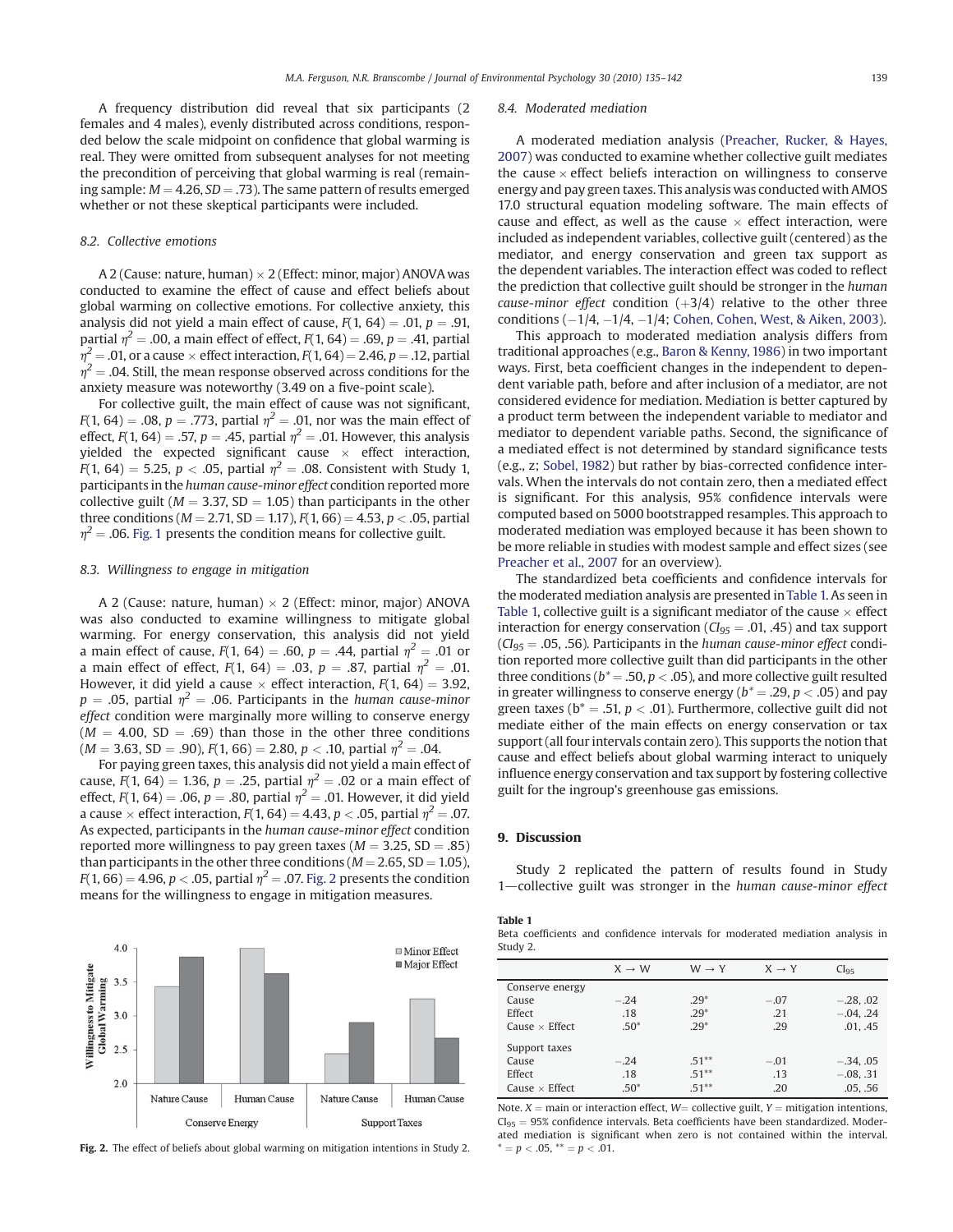condition relative to other conditions. This is consistent with past research on collective guilt, which suggests that the experience of collective guilt depends on a sense of collective responsibility for harm done, as well as believing that repairing the harm is possible (Schmitt et al., 2008). When these conditions are met-in the human cause-minor effect condition—collective guilt was strongest. This also supports the multiplicative view of beliefs about the causes and effects of global warming. It is not that such beliefs independently influence the urge to engage in mitigation (as shown by the lack of main effects), but that they do so jointly.

These results also demonstrate that collective guilt is influenced by beliefs about global warming, whereas collective anxiety is not. This suggests that the effects of these beliefs are indeed specific to collective guilt. Worries about the negative consequences of global warming on future generations are commonly cited in debates about global warming (Dessler & Parson, 2006; Gore, 2006), presumably to motivate behavior change. Nevertheless, collective anxiety might not foster mitigation behavior as much as undermine it (McCright, 2007). When people are frightened, they might be more motivated to deny a hazard than combat it (Becker & Josephs, 1988). Indeed, believing global warming is real was strongly associated with collective anxiety, irrespective of one's beliefs about its causes and effects (rs across cells range from .52 to .69).

Study 2 also revealed that collective guilt mediates the relationship between beliefs about global warming and energy conservation and green taxes. When beliefs increase collective guilt, they are more likely to motivate mitigation behavior; when beliefs decrease collective guilt, they are less likely to motivate mitigation behavior. This is not surprising. When people have a sense of collective responsibility for creating global warming, and they also believe that reducing global warming is possible, they feel guilty about the ingroup's collective greenhouse gas emissions. This is most likely to occur when people believe that global warming is caused by humans and will have minor effects. Such results suggest that collective guilt could play an important role in promoting global warming mitigation.

### 10. General discussion

The present research supports the notion that collective guilt mediates the effects of beliefs about global warming onwillingness to engage in mitigation. Three important results were obtained. First, collective guilt and mitigation intentions were both jointly affected by beliefs about the causes and effects of global warming. In Studies 1 and 2, we found that collective guilt is stronger when people believe that global warming is caused by humans and will have minor effects, relative to the other conditions. In Study 2, these same conditions similarly influenced mitigation intentions. This multiplicative effect suggests that beliefs about global warming can affect willingness to mitigate global warming. Second, the effect of such beliefs on collective emotions was specific to collective guilt. When collective anxiety was examined as a plausible alternative to collective guilt, beliefs about the causes and effects of global warming had no effect.

Third, collective guilt mediated the joint influence of beliefs about global warming on willingness to engage in mitigation. When beliefs about global warming increase collective guilt, they increase willingness to conserve energy and pay green taxes. This was more likely to occur when people believed global warming was caused by humans and would have minor effects. However, when beliefs about global warming decrease collective guilt, they decrease willingness to conserve energy and pay green taxes. This was most likely to occur when people do not believe that global warming is caused by humans and will have minor effects. These results suggest that collective guilt might play a noteworthy role in mitigating global warming.

#### 10.1. Relevance to research on collective emotions

The present research extends existing work on collective emotions. In terms of collective guilt, rather than focusing on intentional harm perpetrated by the ingroup against outgroups in the past, this research inverts the standard paradigm—to unintentional harms perpetrated by the ingroup against itself in the future. This inversion has important consequences for existing work. First, it encourages researchers to look deeper into the variables that foster collective guilt. Such a focus can not only draw out novel variables (who gets harmed, whether it was intended, and so on), but it could call into question underlying assumptions that might restrict research (e.g., that collective guilt stems from outgroup harm because the ingroup would not harm itself). Second, it encourages researchers to consider a broader range of contexts that could elicit collective guilt. Global warming arises from the collective actions of social groups—their customary production and consumption behaviors (American Psychological Association, 2009). This suggests strong potential for group members to feel collective guilt for the actions of their contemporaries.

Although this research did not support collective anxiety as an alternative motivator of mitigation intentions, this does not mean that this emotion plays no role whatsoever. Personal anxiety motivates both avoidance (Loewenstein, Weber, Hsee, & Welch, 2001) and prevention of feared outcomes (Molden, Lee, & Higgins, 2008), with prevention more likely if the intensity of anxiety is relatively low (Brehm, 1999; Janis & Feshbach, 1953; Moser, 2007). These same predictions should hold for collective anxiety. Nonetheless, the question about when anxiety will be sufficiently low remains—and the antecedent conditions for relatively low anxiety could differ for personal and collective anxiety. For instance, temporal distance research suggests that anxiety should be higher when the feared outcome is closer in time (Liberman, Trope, & Stephan, 2007). If global warming were to have its harshest effects in ten years rather than fifty, people should experience more anxiety in that case. However, is this personal or collective anxiety? One could argue that personal anxiety will be highest when the feared outcome is closer in time (focus is on the harm to myself), whereas collective anxiety will be highest when the feared outcome is more distant in time (focus is on the harm to my group). Thus, the intensity of personal and collective anxiety might have different antecedents, which suggests that both could affect global warming mitigation under different conditions.

Other collective emotions might also play an important role in mitigation intentions. For instance, positive collective emotions (e.g., pride, happiness) might motivate proenvironmental behavior in certain contexts (Akerlof & Shiller, 2009; Diener, Lucas, Schimmack, & Helliwell, 2009; Tracy & Robins, 2007). For instance, Stürmer, Simon, Loewy, and Jorger (2003) found that positive feelings about one's ingroup motivates social advocacy on behalf of the group. In addition, Homberg and Stolberg (2006) found that positive feelings about the group's ability to manage environmental problems (rather than one's own ability) elicited more proenvironmental behavior than did negative feelings. Because framing global warming negatively might diminish mitigation under certain conditions (Broemer, 2004; Moser, 2007), considering the effect of positive collective emotions could be a useful direction for future research.

### 10.2. Relevance to research on proenvironmental behavior

The present research extends existing research on proenvironmental behavior. Research has long suggested that guilt can motivate proenvironmental behavior (Bamburg & Moser, 2007; Kaiser & Shimoda, 1999; Widegren, 1998). However, these studies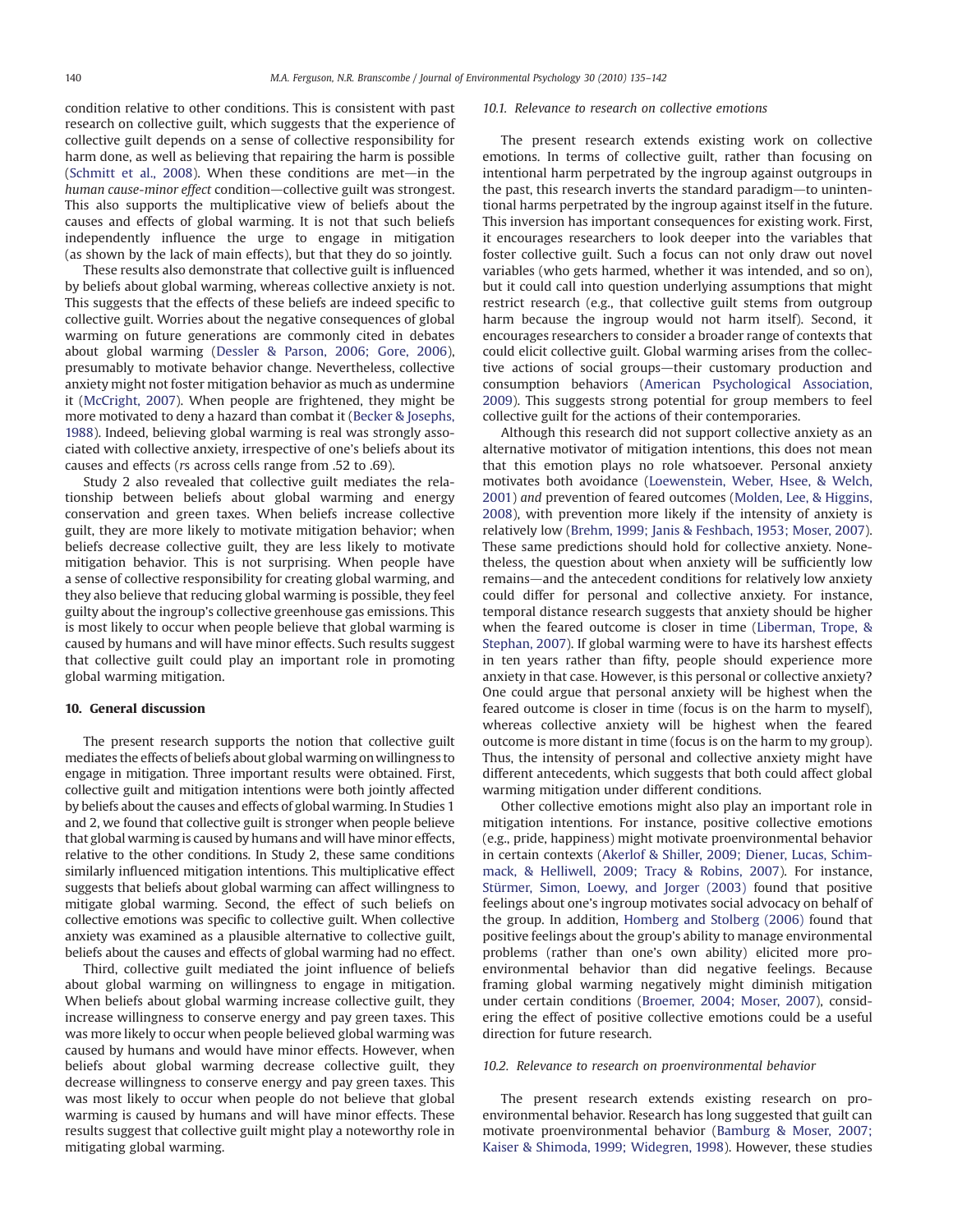consider guilt as stemming from one's personal behavior, rather than guilt stemming from the collective behavior of one's ingroup. Given that these distinct sources for feeling guilt-personal versus group behavior-likely have distinct consequences for regulating emotion (see Smith & Mackie, 2008), they are likely to have distinct consequences for proenvironmental behavior. To our knowledge, this is the first research to consider the effects of collective guilt on global warming mitigation.

The notion that collective guilt can increase proenvironmental behavior leads to questions about the factors that might increase collective guilt. One possibility is group identification. This research showed that Americans can feel collective guilt for Americans' collective contributions to greenhouse gas emissions. This suggests that increasing American identification might lead to increased collective guilt and mitigation behavior. However, it is important to consider that high identifiers are often more willing to deny harmdoing, responsibility for harm-doing, or justify harm-doing (Branscombe & Miron, 2004). Thus, the role of group identification on collective guilt is likely to be complex and would be a useful avenue for future research.

In addition, the particular type of identity considered might influence collective guilt. Our research considered American identity. Nonetheless, conservation psychologists have shown that several identities are related to proenvironmental behavior, including one's identification with place, nature, or animals (Clayton & Myers, 2009; Mashek, Stuewig, Furukawa, & Tangney, 2006). To the extent that one of these identities is salient, people might experience collective guilt for harm done against these other entities (e.g., neighbors, rainforests, or polar bears). Given that American society has not historically addressed global warming (Dessler & Parson, 2006; Frantz & Mayer, 2009), American identity might not be the most potent, identity-based generator of collective guilt and mitigation behavior. However, future research addressing which identities are most likely to foster collective guilt would need to be mindful that some identities are more likely to be salient and readily adopted by everyday citizens than are others.

### 10.3. Limitations of the present research

The present research has important limitations. For instance, the sample in Study 2 was comprised of people who had at least some confidence that global warming was real. Given that Malka et al. (2009) found no relationship between beliefs about the causes and effects of global warming and mitigation behavior for those who did not believe in global warming, restriction of the sample to those who did seemed reasonable. Still, even though the same general pattern of results was obtained when skeptics were included in the data set, it is possible that the sample restriction may limit these results to people with a minimal belief in global warming.

In addition, the manipulation of beliefs about the severity of effects from global warming raises issues familiar to research on severe or dreaded risks (Slovic, 2000). Such research suggests that perceptions of dreaded risks are complex: they are not only likely to be seen as more severe, but also as catastrophic, fatal, threatening, hard to prevent, uncontrollable, difficult to reduce, and so on (see Breakwell, 2007 for a review). The inherent complexity of severe or dreaded risks raises questions about the specific mechanisms underlying the effects of our severity of effects manipulation. Severe risks might lead people to deny the reality of global warming (Moser & Dilling, 2004), or severe risks might reduce their sense of group efficacy (a belief that the ingroup can reduce global warming; Bandura, 2000). Given that the belief manipulations did not affect the perceived reality of global warming or collective anxiety, the first alternative seems tenuous. Still, unpacking the specific relationship between severe or dreaded risks and collective

emotions more generally (guilt, anxiety, shame, anger, and others) would be an important avenue for future research.

The present research also focused on a limited range of mitigation behaviors-energy conservation and green tax support. Although these behaviors are commonly considered in debates about global warming (Dessler & Parson, 2006), other behaviors are also important (such as auto emissions, recycling, and civic engagement). Future research should consider measuring other behaviors, as well as examining their relationship to established measures of mitigation behavior (e.g., Davis, Green, & Reed, 2009). In addition, future research would benefit from assessing actual behavior (Nolan, Schultz, Cialdini, Goldstein, & Griskevicius, 2008). Our research examined what people were willing to do (not what they have actually done), which is not necessarily the best predictor of behavior (Kruglanski & Higgins, 2007).

## 11. Conclusion

The present research provides support for the notion that collective guilt mediates the effects of beliefs about the cause and effect of global warming on willingness to participate in mitigation. When people believe that their group is responsible for harming the natural world and that the damage can be repaired (such as when the effects are relatively minor), their feelings of collective guilt are likely to elicit behaviors to repair the harm done. As with guilt based on one's personal behaviors, guilt based on an ingroup's collective behaviors can foster proenvironmental behavior. Given that an individual's carbon footprint will generally be smaller than that of their ingroup, the ingroup's carbon footprint might provide a more potent basis for the experience of ''green'' or ''eco-guilt.'' If so, then subsequent efforts to regulate the experience of collective guilt could be a valuable tool in broader efforts to promote a sustainable world for future generations.

#### Acknowledgement

The authors thank Marcela Aranha, Alexa Gonzalez, Amber Humphrey, Kyle Lang, Brett Lemker, Casey Montgomery, and Lauren Ryan for their assistance with this research.

#### References

- Akerlof, G. A., & Shiller, R. J. (2009). Animal spirits: How human psychology drives the economy, and why it matters for global capitalism. Princeton, NJ: Princeton University Press.
- American Psychological Association, Task Force on the Interface Between Psychology and Global Climate Change. (2009). Psychology and global climate change: addressing a multi-faceted phenomenon and set of challenges. Retrieved from: http://www.apa.org/releases/climate-change.pdf.
- Bamberg, S., & Moser, G. (2007). Twenty years after Hines, Hungerford, and Tomera: a new meta-analysis of psycho-social determinants of pro-environmental behaviour. Journal of Environmental Psychology, 27, 14–25.
- Bandura, A. (2000). Exercise of human agency through collective efficacy. Current Directions in Psychological Science, 9, 75–78.
- Baron, R. M., & Kenny, D. A. (1986). The moderator–mediator variable distinction in social psychological research: conceptual, strategic, and statistical considerations. Journal of Personality and Social Psychology, 51, 1173–1182.
- Becker, M. H., & Josephs, J. G. (1988). Aids and behavioral change to reduce risk: a review. American Journal of Public Health, 78, 394–410.
- Bem, D. J. (1967). Self-perception: an alternative interpretation of cognitive dissonance phenomena. Psychological Review, 74, 183–200.
- Branscombe, N. R., & Ferguson, M. A. (2009). Collective guilt. In J. M. Levine, & M. A. Hogg (Eds.), Encyclopedia of group processes and intergroup relations. Thousand Oaks, CA: Sage Publications.
- Branscombe, N. R., & Miron, A. M. (2004). Interpreting the ingroup's negative actions toward another group: emotional reactions to appraised harm. In L. Z. Tiedens, & C. W. Leach (Eds.), The social life of emotions (pp. 314–335). New York: Cambridge University Press.
- Breakwell, G. M. (2007). The psychology of risk. New York: Cambridge University Press.
- Brehm, J. W. (1999). The intensity of emotion. Personality and Social Psychology Review, 3, 2–22.